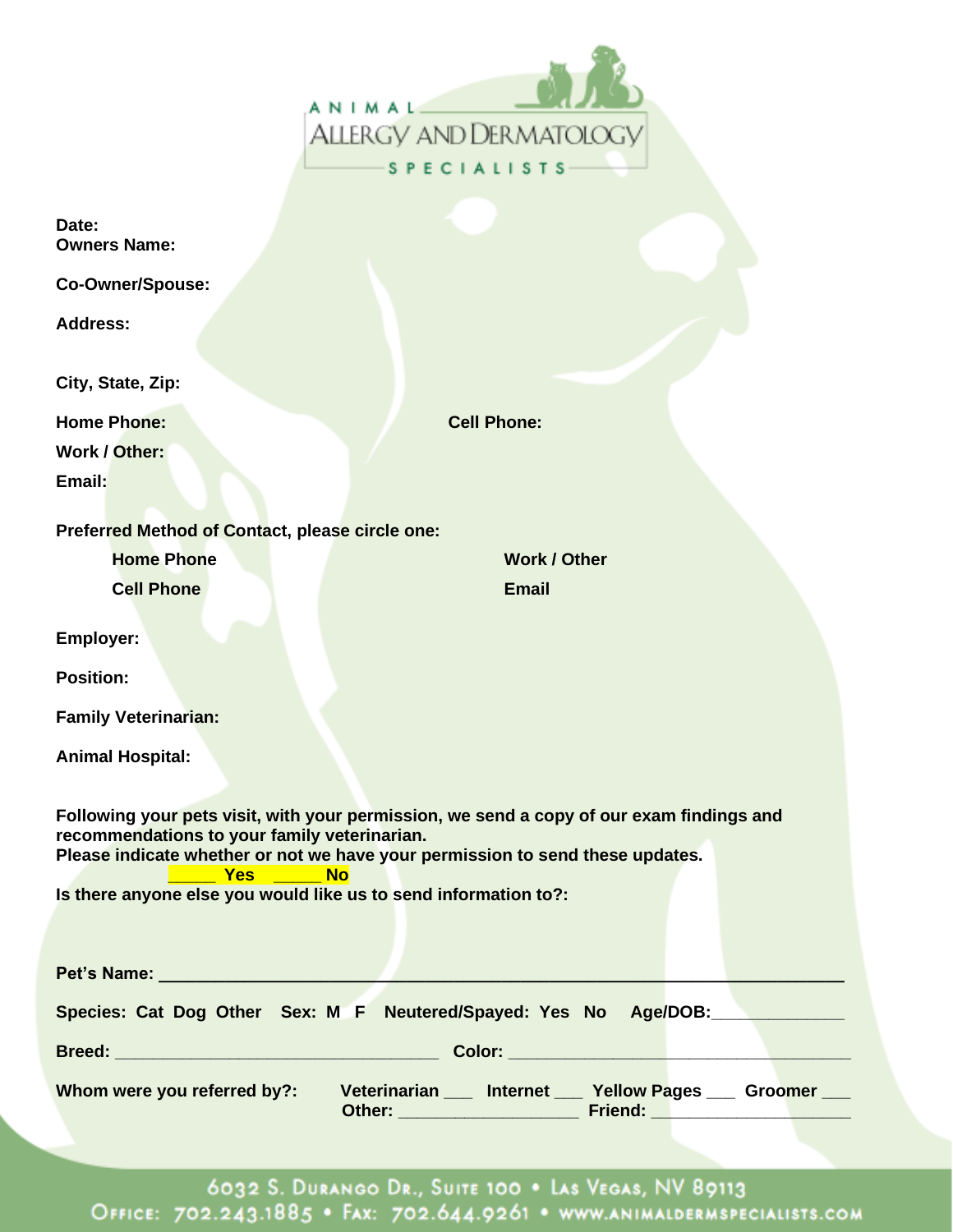

## **PLEASE READ CLOSELY AND INITIAL EACH OF THE FOLLOWING Notice to all clients:**

## **We have implemented a 24 hour NO CALL/NO SHOW POLICY. This means that if you do not come in for your appointment, you will be charged the FULL EXAM FEE of the missed appointment. Additionally, this also means that if you do not call to cancel your appointment at least 24 hours prior to your scheduled appointment time, you will be charged the FULL EXAM FEE of said appointment. If you choose not to schedule another appointment, you will be sent an invoice that is due, in full, upon receipt.**

Your appointment time has been reserved just for you. Giving us 24 hours notice prior to your scheduled appointment time allows us to care for another patient from our extensive waiting list. By initialing, you are stating you understand and agree to the above policy. **Initial: Example 20** 

Staying on time for our appointments with you is very important to all of us here at Animal Allergy and Dermatology Specialists! We keep to a 10 MINUTE late policy for clients so that we can attempt to be on time for all of our appointments throughout the day. Should you arrive 10+ minutes late to your appointment, you may be asked to reschedule this appointment; this would count as an infraction upon our 24 hour cancellation policy. **Initial:** 

In order to schedule this initial consultation, a valid credit card number was obtained and must be kept on file. This will also secure future appointments. By giving us your credit card number, you are authorizing us to charge this card for any missed appointment fees should any infractions be made. We will not charge this card for anything else unless we have your permission to do so. Should this card expire, you are required to update your information. **Initial:** 

All fees incurred are due, in full, upon the release of your pet. We accept cash, Visa, Mastercard, Discover, and Care Credit with valid photo identification of the cardholder. If you are not an authorized user on your spouses/co-owners credit card and they are not present upon presentation of payment, your spouse/co-owner will need to complete a credit card authorization form to authorize your usage of his/her card. **We do not accept American Express, personal checks or offer payment plans. Initial:** 

I accept financial responsibility for all charges incurred. **Initial:** *\_\_\_\_\_\_\_\_* 

**Continued on the next page…**

6032 S. DURANGO DR., SUITE 100 . LAS VEGAS, NV 89113 OFFICE: 702.243.1885 · FAX: 702.644.9261 · WWW.ANIMALDERMSPECIALISTS.COM